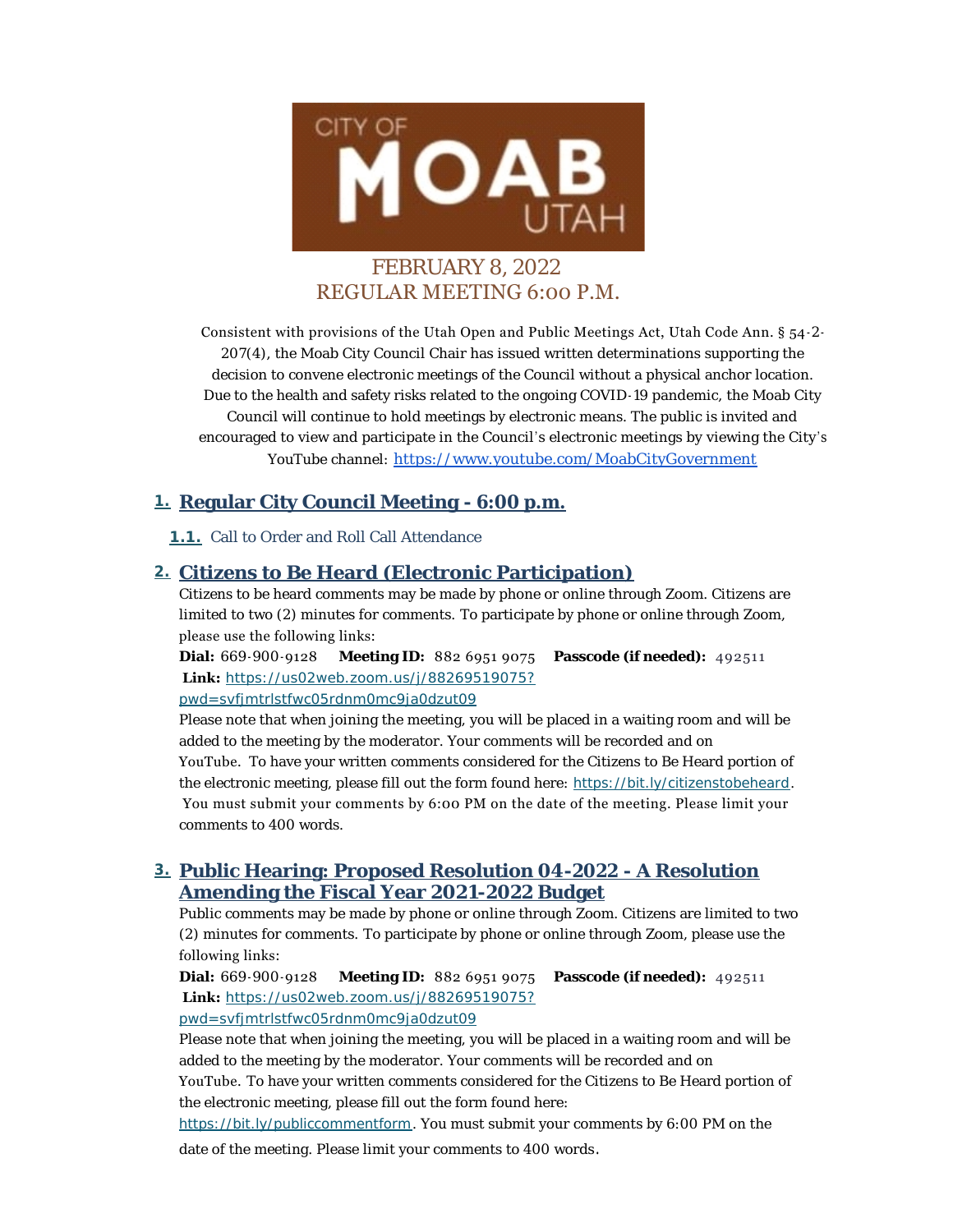#### **Presentations 4.**

**4.1.** Kickoff for the Community Visioning Process *<https://lab2.future-iq.com/moab-tomorrow-together/>*

*Documents:*

*[agenda summary community vision kickoff.pdf](https://moabcity.org/AgendaCenter/ViewFile/Item/4590?fileID=5581) [moab-tomorrow together project plan 2022.pdf](https://moabcity.org/AgendaCenter/ViewFile/Item/4590?fileID=5582) [moab\\_our\\_future\\_logo\\_final.pdf](https://moabcity.org/AgendaCenter/ViewFile/Item/4590?fileID=5583)*

#### **Consent Agenda 5.**

5.1. Regional Haze Letter to EPA

*Documents:*

*[city of moab regional haze letter 2-1-2022.pdf](https://moabcity.org/AgendaCenter/ViewFile/Item/4595?fileID=5590) [regional haze letter agenda summary sheet.docx.pdf](https://moabcity.org/AgendaCenter/ViewFile/Item/4595?fileID=5591) [regional haze memo - draft nov 2021.pdf](https://moabcity.org/AgendaCenter/ViewFile/Item/4595?fileID=5593)*

**5.2.** Confirmation of the appointment of Jeremy Lynch to the Moab City Planning Commission

#### *Documents:*

*[planning commission appointment agenda summary - jeremy](https://moabcity.org/AgendaCenter/ViewFile/Item/4477?fileID=5567)  lynch 012522.pdf*

**5.3.** Confirmation of the appointment of Jill Tatton to the Moab City Planning Commission

*Documents:*

*[planning commission appointment agenda summary - jill tatton](https://moabcity.org/AgendaCenter/ViewFile/Item/4478?fileID=5568)  012522.pdf*

#### **5.4.** Approval of Minutes

**5.4.a.** January 18, 2022, Special Meeting

*Documents:*

*[min-cc-2022-01-18 draft.pdf](https://moabcity.org/AgendaCenter/ViewFile/Item/4586?fileID=5579)*

#### **5.4.b.** January 25, 2022, Regular Meeting *Documents:*

*[min-cc-2022-01-25 draft.pdf](https://moabcity.org/AgendaCenter/ViewFile/Item/4587?fileID=5580)*

#### **Old Business 6.**

6.1. Streetlight LED Conversion Plan **Discussion.**

*Documents:*